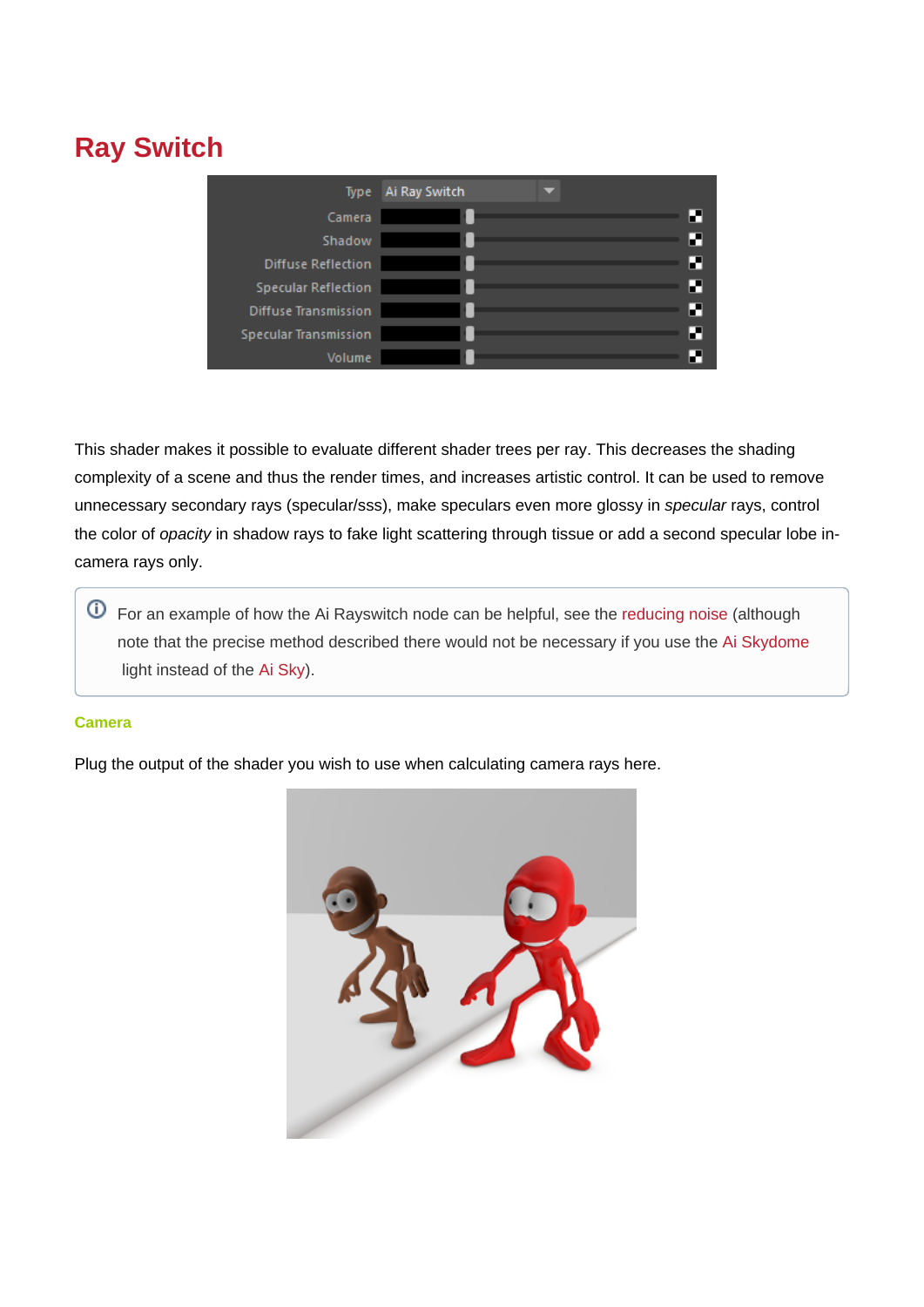#### **Shadow**

The shader evaluation that happens for transparent shadows on objects. A use for this parameter could be to connect a ray\_switch shader to the opacity parameter of a standard\_surface shader. That way you can get a shadow that's different than the actual transparency of the object. For example, to reduce the amount of shadow cast by the object, or to use a different cutout opacity pattern.



**Body object's standard\_surface shader has red transmission\_color (opaque is disabled)**

#### **Diffuse Reflection**

Plug the output of the shader you wish to use when calculating diffuse reflection rays here.

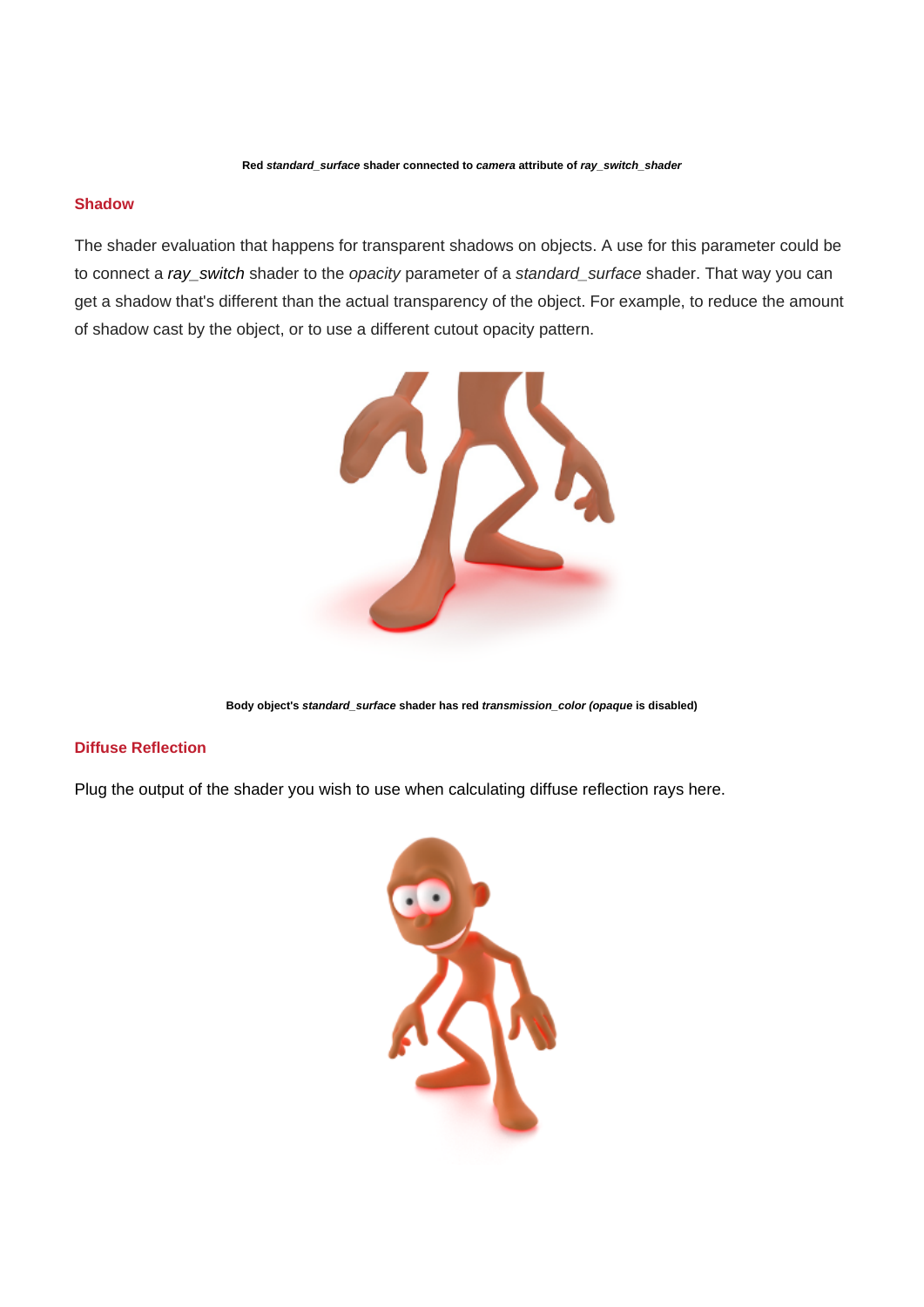**Red emissive shader -> diffuse\_reflection of ray\_switch\_shader**

## **Specular Reflection**

Plug the output of the shader you wish to use when calculating glossy rays here.



**Red standard\_surface shader -> specular\_reflection of ray\_switch\_shader**

#### **Diffuse Transmission**

Plug the output of the shader you wish to use when calculating diffuse\_transmission rays here.



**Red emissive shader -> diffuse\_transmission of ray\_switch\_shader**

**Specular Transmission**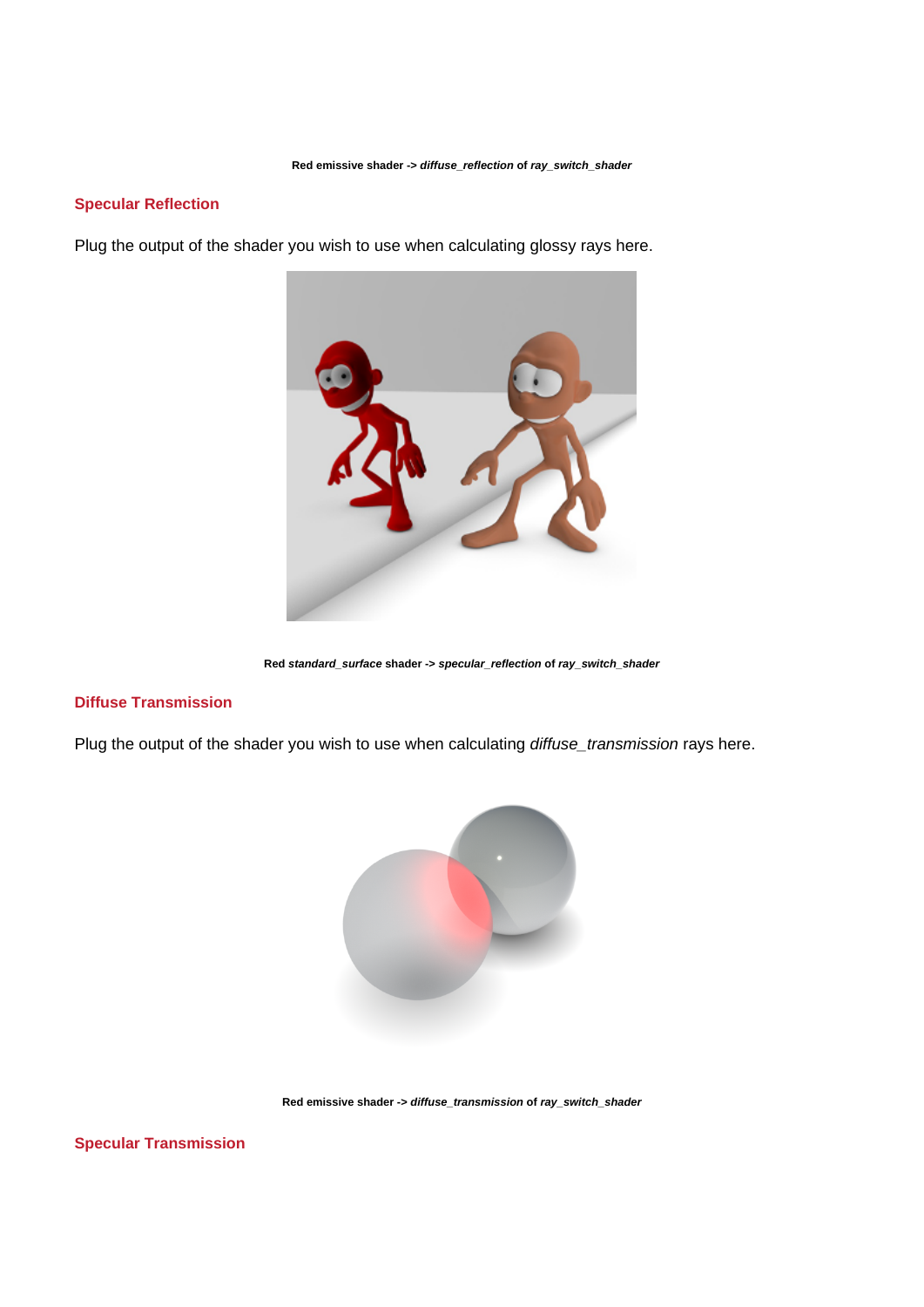Plug the output of the shader you wish to use when calculating specular\_transmission rays here.



**Red standard\_surface shader -> specular\_transmission of ray\_switch\_shader**

## **Volume**

Plug the output of the shader you wish to use when calculating volume rays here.



**Example use of Rayswitch shader**